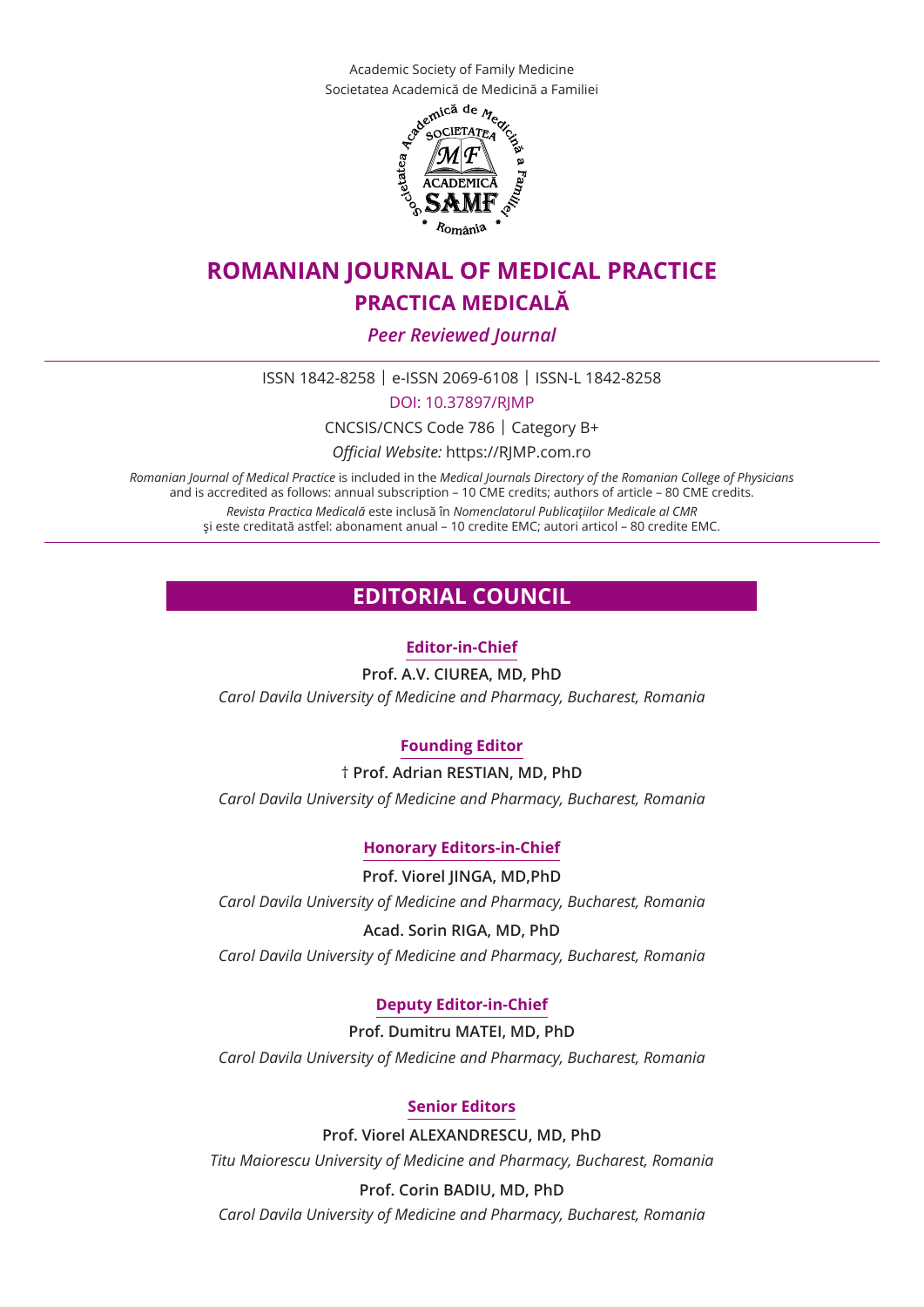#### **Assoc. Prof. Adrian COSTACHE, MD, PhD**

*Carol Davila University of Medicine and Pharmacy, Bucharest, Romania*

**Prof. Adrian GEORGESCU, MD, PhD** *Carol Davila University of Medicine and Pharmacy, Bucharest, Romania* † **Prof. Alexandru OPROIU, MD, PhD**

*Carol Davila University of Medicine and Pharmacy, Bucharest, Romania*

#### **Honorary Editors**

**Assoc. Prof. Radost ASSENOVA, MD, PhD** *Medical University of Plovdiv, Bulgaria*

**Prof. Sancar BAYAR, MD, PhD** *Ankara University School of Medicine, Turkey*

**Prof. Sc. Biserka BERGMAN-MARKOVIĆ, MD, PhD** *Croatian Academy of Medical Sciences, Zagreb, Croatia*

> **Prof. Oleksiy KORZH, MD, PhD** *Kharkiv Medical Academy, Ukraine*

**Prof. Leonas VALIUS, MD, PhD** *Lithuanian University of Health Sciences, Kaunas, Lithuania*

#### **Coordinating Editors**

**Prof. Elena ARDELEANU, MD, PhD**  *Victor Babes University of Medicine and Pharmacy, Timisoara, Romania* 

> **Assoc. Prof. Luminita BELDEAN, MD, PhD**  *Lucian Blaga University, Sibiu, Romania*

**Lecturer Constantin CARSTEA, MD, PhD**  *Vicepresident of Romanian College of Physicians, Brasov, Romania* 

> **Lecturer Laura Maria CONDUR, MD, PhD**  *Ovidius University, Constanta, Romania*

**Prof. Viorela ENACHESCU, MD, PhD**  *University of Medicine and Pharmacy, Craiova, Romania* 

> **Prof. Eugeniu ILICEA, MD, PhD**  *Ovidius University, Constanta, Romania*

> **Prof. Afilon JOMPAN, MD, PhD**  *Vasile Goldis University, Arad, Romania*

**Assoc. Prof. Ioan TILEA, MD, PhD**  *University of Medicine and Pharmacy, Science and Technics, Tg. Mures, Romania*

#### **Managing Editor**

**Grigore IUGA** *Targu Mures, Romania* **Mihai-Cristian POPESCU, MD** *Bucharest, Romania*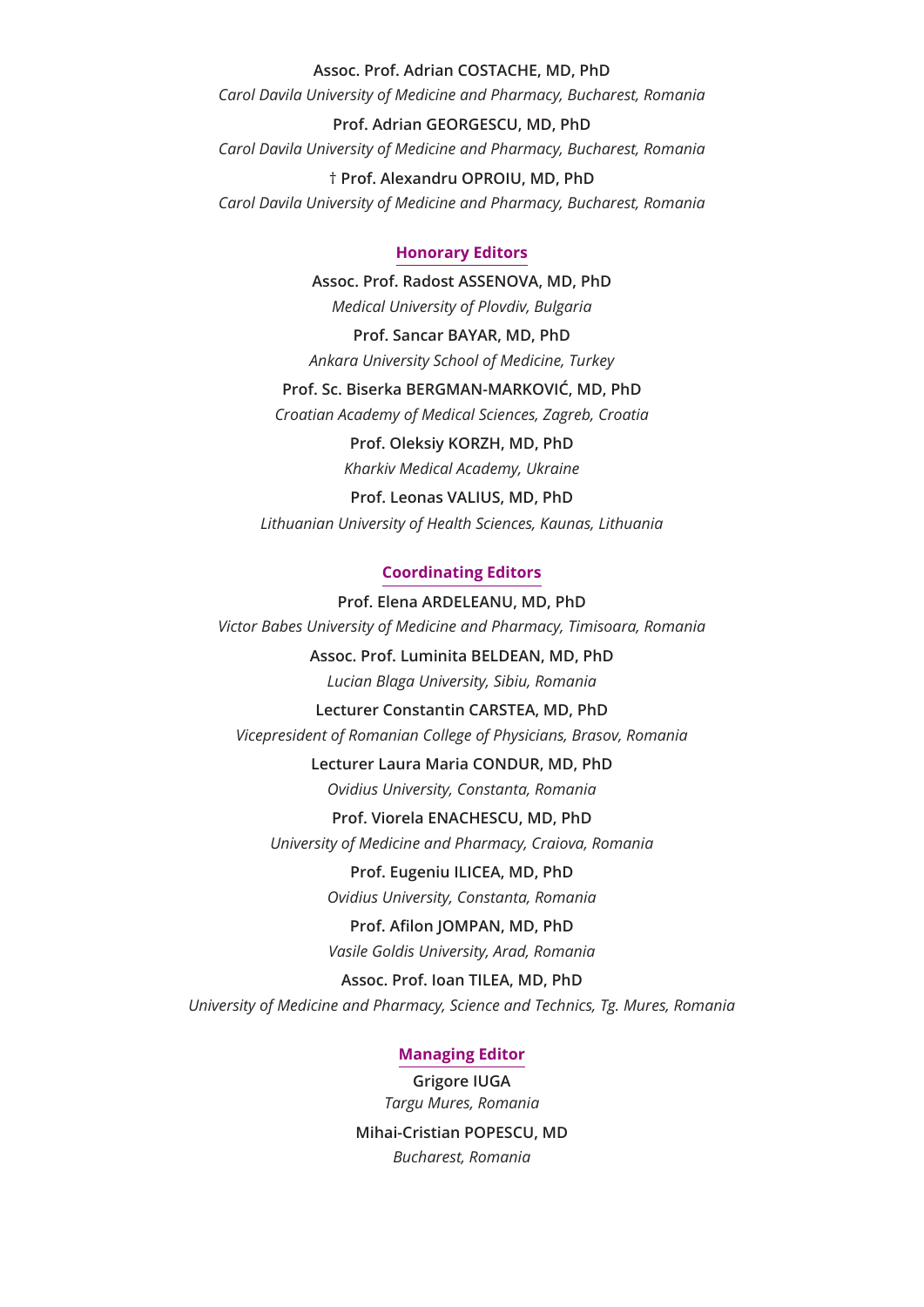# **EDITORIAL BOARD**

| Prof. Viorel ALEXANDRESCU, MD, PhD       | Titu Maiorescu University of Medicine and Pharmacy,<br>Bucharest, Romania (Epidemiology)                |
|------------------------------------------|---------------------------------------------------------------------------------------------------------|
| Prof. Ion ANGHEL, MD, PhD                | Carol Davila University of Medicine and Pharmacy, Bucharest,<br>Romania (ENT)                           |
| Prof. Victoria ARAMA, MD, PhD            | Carol Davila University of Medicine and Pharmacy, Bucharest,<br>Romania (Infectious diseases)           |
| Prof. Corin BADIU, MD, PhD               | Carol Davila University of Medicine and Pharmacy, Bucharest,<br>Romania (Endocrinology)                 |
| Lecturer Alice BALACEANU, MD, PhD        | Carol Davila University of Medicine and Pharmacy, Bucharest,<br>Romania (Internal medicine, Cardiology) |
| Dorin BEGHER, MD                         | Private Medical Office, Arad, Romania (Family medicine)                                                 |
| Lecturer Cristian Gabriel BEJAN, MD, PhD | Carol Davila University of Medicine and Pharmacy, Bucharest,<br>Romania (Family medicine)               |
| <sup>†</sup> Prof. Eugen CIOFU, MD, PhD  | Carol Davila University of Medicine and Pharmacy, Bucharest,<br>Romania (Pediatrics)                    |
| Prof. A.V. CIUREA, MD, PhD               | Carol Davila University of Medicine and Pharmacy, Bucharest,<br>Romania (Neurology)                     |
| Assoc. Prof. Adrian COSTACHE, MD, PhD    | Carol Davila University of Medicine and Pharmacy, Bucharest,<br>Romania (Ultrasonography)               |
| Assoc. Prof. Floarea DAMASCHIN, MD, PhD  | Constanta, Romania (Hygiene and ecology)                                                                |
| Prof. Mircea DICULESCU, MD, PhD          | Carol Davila University of Medicine and Pharmacy, Bucharest,<br>Romania (Hepatogastroenterology)        |
| Vlad DIMA, MD, PhD                       | Filantropia Clinical Hospital, Bucharest, Romania (Neonatology)                                         |
| Prof. Constantin DUMITRU, MD, PhD        | Carol Davila University of Medicine and Pharmacy, Bucharest,<br>Romania (Neurology)                     |
| Assoc. Prof. Antoine EDU, MD, PhD        | Carol Davila University of Medicine and Pharmacy, Bucharest,<br>Romania (Obstetrics-gynecology)         |
| Prof. Dumitru FERECHIDE, MD, PhD         | Carol Davila University of Medicine and Pharmacy, Bucharest,<br>Romania (Internal medicine)             |
| Prof. Adrian GEORGESCU, MD, PhD          | Carol Davila University of Medicine and Pharmacy, Bucharest,<br>Romania (Pediatrics)                    |
| Prof. Ioan GHERGHINA, MD, PhD            | Carol Davila University of Medicine and Pharmacy, Bucharest,<br>Romania (Pediatrics, Immunology)        |
| Lecturer Liviu GHILENCEA, MD, PhD        | Carol Davila University of Medicine and Pharmacy, Bucharest,<br>Romania (Family medicine, Cardiology)   |
| Lecturer Ioana GRAJDEANU, MD, PhD        | Carol Davila University of Medicine and Pharmacy, Bucharest,<br>Romania (Family medicine)               |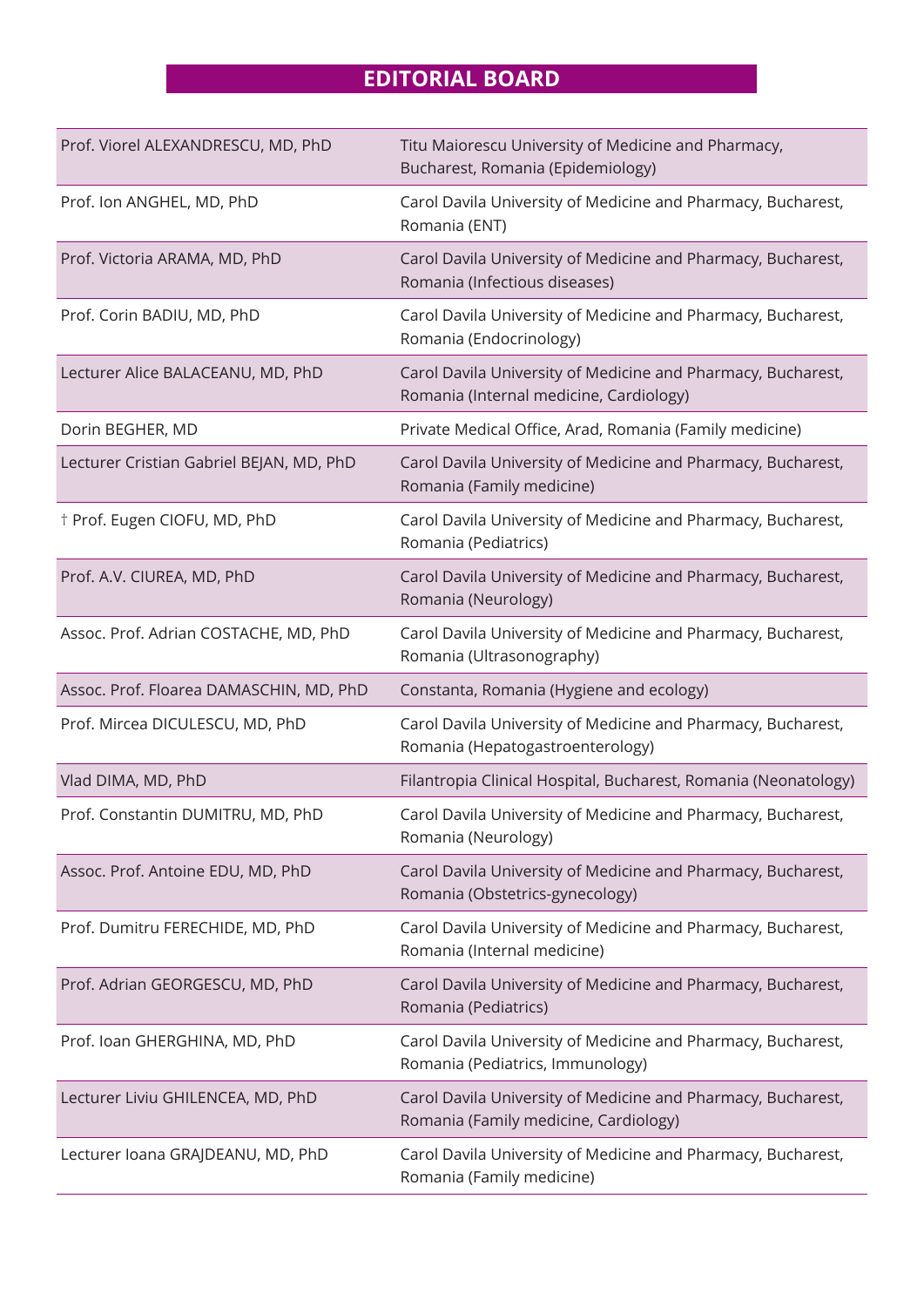| Assoc. Prof. Adela Mihaela IANCU, MD, PhD             | Carol Davila University of Medicine and Pharmacy, Bucharest,<br>Romania (Family medicine)                                                        |
|-------------------------------------------------------|--------------------------------------------------------------------------------------------------------------------------------------------------|
| Acad. Constantin IONESCU-TIRGOVISTE, MD,<br>PhD       | Carol Davila University of Medicine and Pharmacy, Bucharest,<br>Romania (Diabetes, nutrition, Metabolism)                                        |
| Prof. Nicolae IORDACHE, MD, PhD                       | Carol Davila University of Medicine and Pharmacy, Bucharest,<br>Romania (Surgery)                                                                |
| Assoc. Prof. Polliana LERU, MD, PhD                   | Carol Davila University of Medicine and Pharmacy, Bucharest,<br>Romania (Internal medicine, Alergology, Clinical immunology,<br>Family medicine) |
| Lecturer Mircea LUPUSORU, MD, PhD                     | Carol Davila University of Medicine and Pharmacy, Bucharest,<br>Romania (Family medicine, Physiology)                                            |
| Assoc. Prof. Mircea MANUC, MD, PhD                    | Carol Davila University of Medicine and Pharmacy, Bucharest,<br>Romania (Gastroenterology)                                                       |
| Prof. Constantin MARICA, MD, PhD                      | Carol Davila University of Medicine and Pharmacy, Bucharest,<br>Romania (Pneumophtisiology)                                                      |
| Asst Prof. Alexandru MATEI, MD, PhD                   | Carol Davila University of Medicine and Pharmacy, Bucharest,<br>Romania (Obstetrics-gynecology)                                                  |
| Prof. Claudia MEHEDINTU, MD, PhD                      | Carol Davila University of Medicine and Pharmacy, Bucharest,<br>Romania (Obstetrics-gynecology)                                                  |
| Prof. Dimitrie NANU, MD, PhD                          | Carol Davila University of Medicine and Pharmacy, Bucharest,<br>Romania (Obstetrics-gynecology)                                                  |
| Prof. Adriana Sarah NICA, MD, PhD                     | Carol Davila University of Medicine and Pharmacy, Bucharest,<br>Romania (Medical rehabilitation)                                                 |
| Assoc. Prof. Vanda Roxana NIMIGEAN, MD,<br>PhD        | Carol Davila University of Medicine and Pharmacy, Bucharest,<br>Romania (Stomatology)                                                            |
| Assoc. Prof. Viorel N. PARVULESCU, MD, PhD            | University of Medicine and Pharmacy, Craiova, Romania (Family<br>medicine)                                                                       |
| Assoc. Prof. Ovidiu Nicolae PENES, MD, PhD            | Carol Davila University of Medicine and Pharmacy, Bucharest,<br>Romania (Anesthesiology and Intensive Care)                                      |
| Prof. Catalina POIANA, MD, PhD                        | Carol Davila University of Medicine and Pharmacy, Bucharest,<br>Romania (Endocrinology)                                                          |
| Acad. Sorin RIGA, MD, PhD                             | Carol Davila University of Medicine and Pharmacy, Bucharest,<br>Romania (Stressology, Adaptology, Mental health)                                 |
| Assoc. Prof. Ana Maria Alexandra STANESCU,<br>MD, PhD | Carol Davila University of Medicine and Pharmacy, Bucharest,<br>Romania (Dermatology)                                                            |
| Prof. Radu VLADAREANU, MD, PhD                        | Carol Davila University of Medicine and Pharmacy, Bucharest,<br>Romania (Obstetrics-gynecology)                                                  |
| Prof. Radu VOIOSU, MD, PhD                            | Carol Davila University of Medicine and Pharmacy, Bucharest,<br>Romania (Gastroenterology)                                                       |